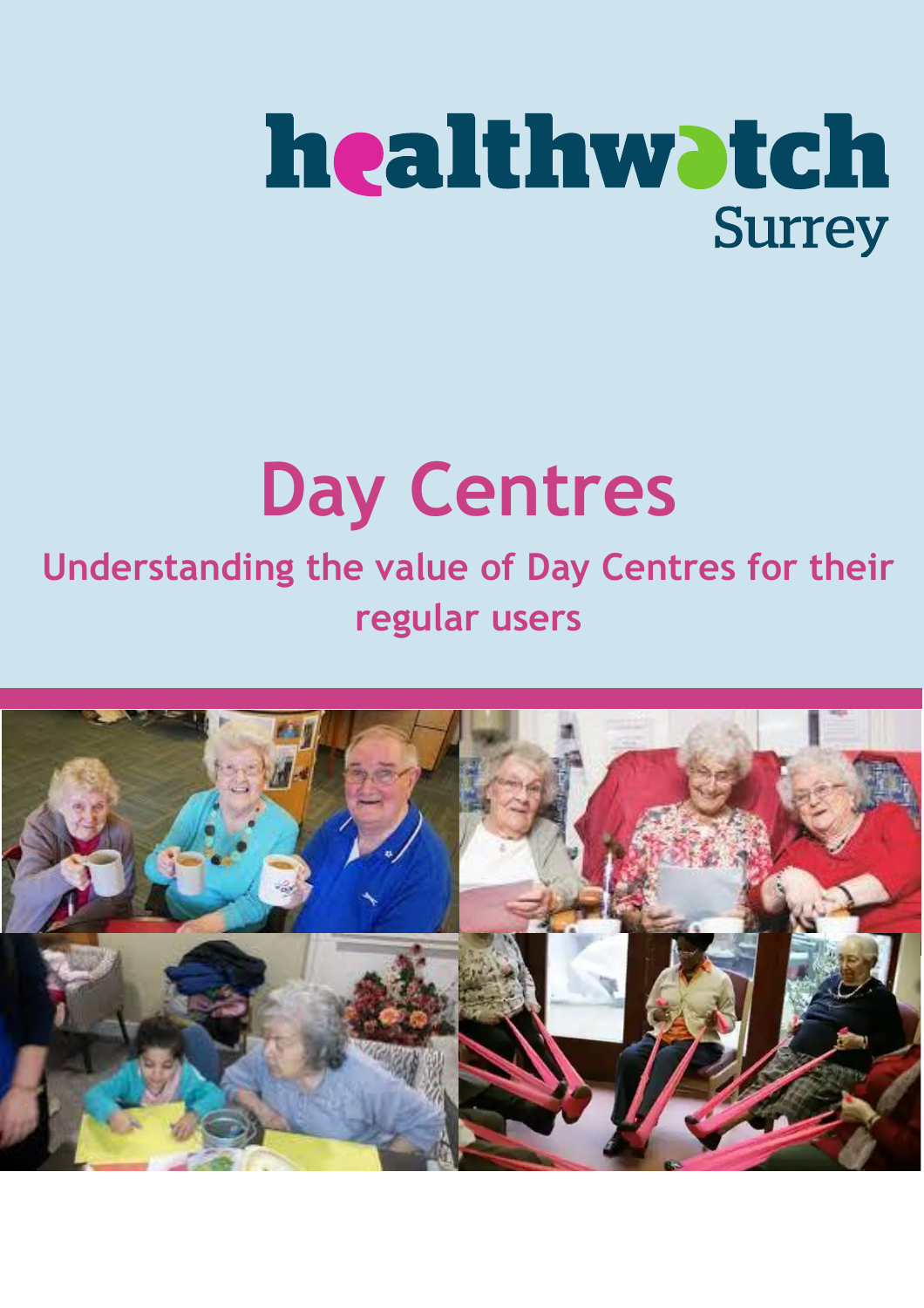## **Background**

In early 2020 Surrey County Council initiated a review of the daytime activities offer for older people across Surrey. Within the wider context of activities and related requirements for the over 60s in general, Surrey County Council's review set out to examine Day Centre provision in Surrey.

## **What we did**

Healthwatch Surrey contributed to the design of Surrey County Council's online survey about activities among residents aged 60 and over – this reached just under 600 people and will be reported within Surrey County Council.

Healthwatch Surrey also offered to undertake a qualitative study among regular Day Centre users. Our aims were to deliver insight into the role and value of Day Centres for their users, and to ensure we spoke to an older cohort who were less likely to respond to an online questionnaire.

The qualitative research was initiated but delays caused by the pandemic combined with changes to Surrey County Council project priorities resulted in the project ending sooner than expected. However, the insights from the people we did interview bring the role and value of Day Centres into sharp focus.

The interviews took place during the pandemic when Day Centres were closed.

### **Recommendations**

- 1. **Day Centres should be recognised and valued** for their role in delivering **Surrey County Council's vision that "everyone lives healthy, active and fulfilling lives"** to older and more vulnerable residents.
- 2. Provision of individual activities or services is not enough to deliver Surrey County Council's vision to this cohort. When planning services and activities for older people whose independence is compromised **consideration should be given to all three elements of the "value equation"**:
	- The value of the activity itself
	- The opportunities for social interaction
	- Maximising access/minimising the physical and mental costs of access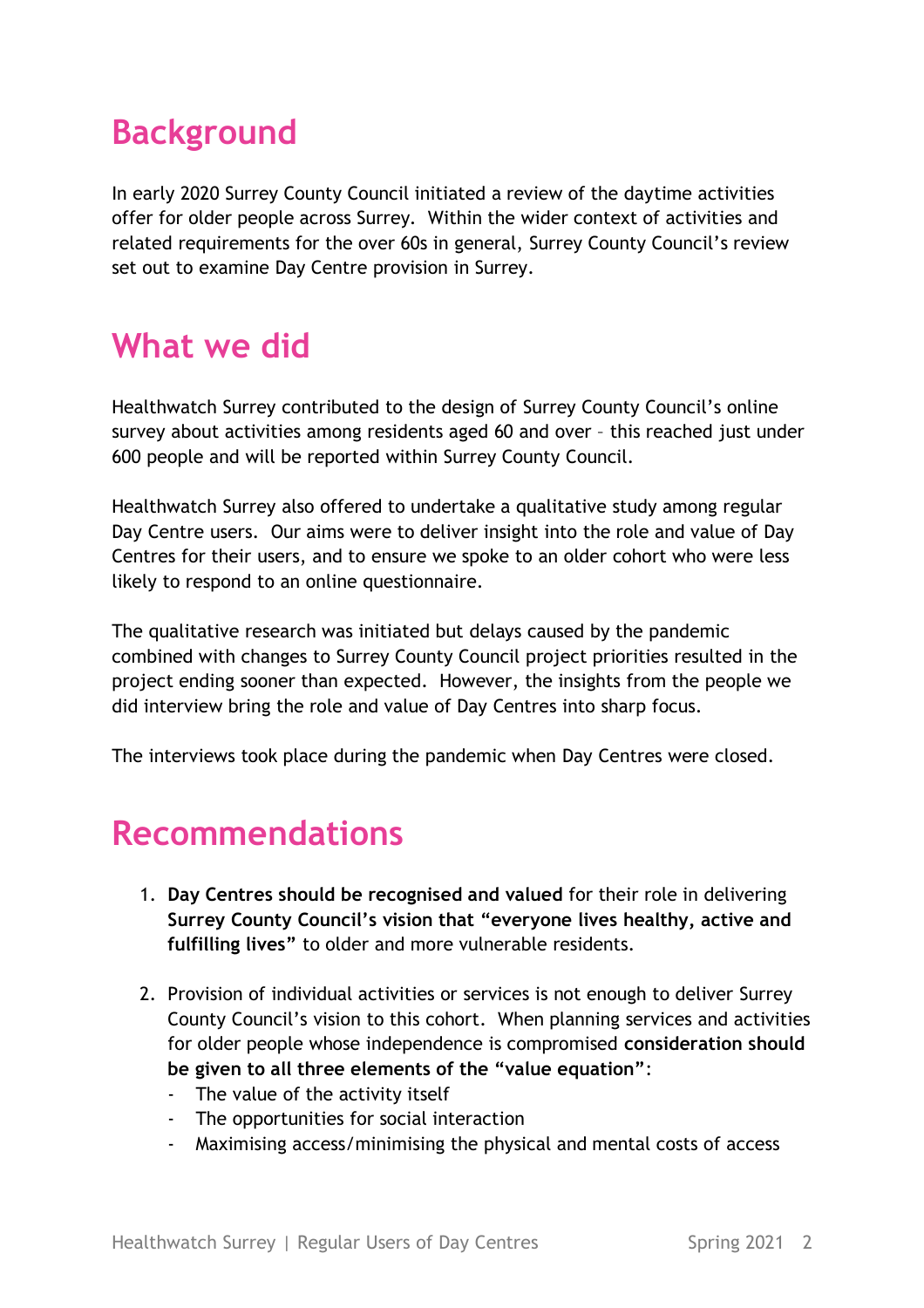## **Main Findings**

For our sample of older, regular Day Centre attendees:

- Day Centre **attendance strongly supports mental health**; primarily by enabling social interaction but also by providing meaningful activity:
	- o Importantly this social interaction is with a range of different kinds of people – often friends, but also acquaintances and strangers; not just with peers, but a across a range of ages, interests and experiences.
	- o It is also happens across a range of experiences: chatting, sharing a meal, learning something, doing something.
	- o Volunteering/helping at the centre, supporting others (formally or informally) and learning new skills contribute to feelings of self-worth and personal value
- **The social side of attending a Day Centre is an activity in itself – in fact, it is the primary activity relating to Day Centres:**
	- o A Day Centre is much more than the sum of its parts. For most regular visitors individual activities are not the primary driver for visiting the Day Centre – people go to a Day Centre because it is a social ecosystem, a community that also happens to offer good activities.
	- o Meeting and chatting with friends, sharing activities, interacting with different kinds of people, being out in the world are the key drivers for most.
- **Day Centres are also valued for their practical offer:**
	- o Physical wellbeing: cooked meals, exercise and activity, services such as podiatry
	- $\circ$  Information exchange: often informal by way of discussion with peers and those with lived experience, but also more formally through talks or teaching sessions (e.g. scam awareness, computer skills)
- **Transport and travel time/physical effort are significant barriers** for the user group we spoke to:
	- o Mobility, continence, fatigue, sight and hearing problems all mean that the only viable transport option for many is door to door vehicular access. Few drive so (where no transport is provided) this means enlisting family and friends, arranging volunteer drivers or paying for a taxi both ways.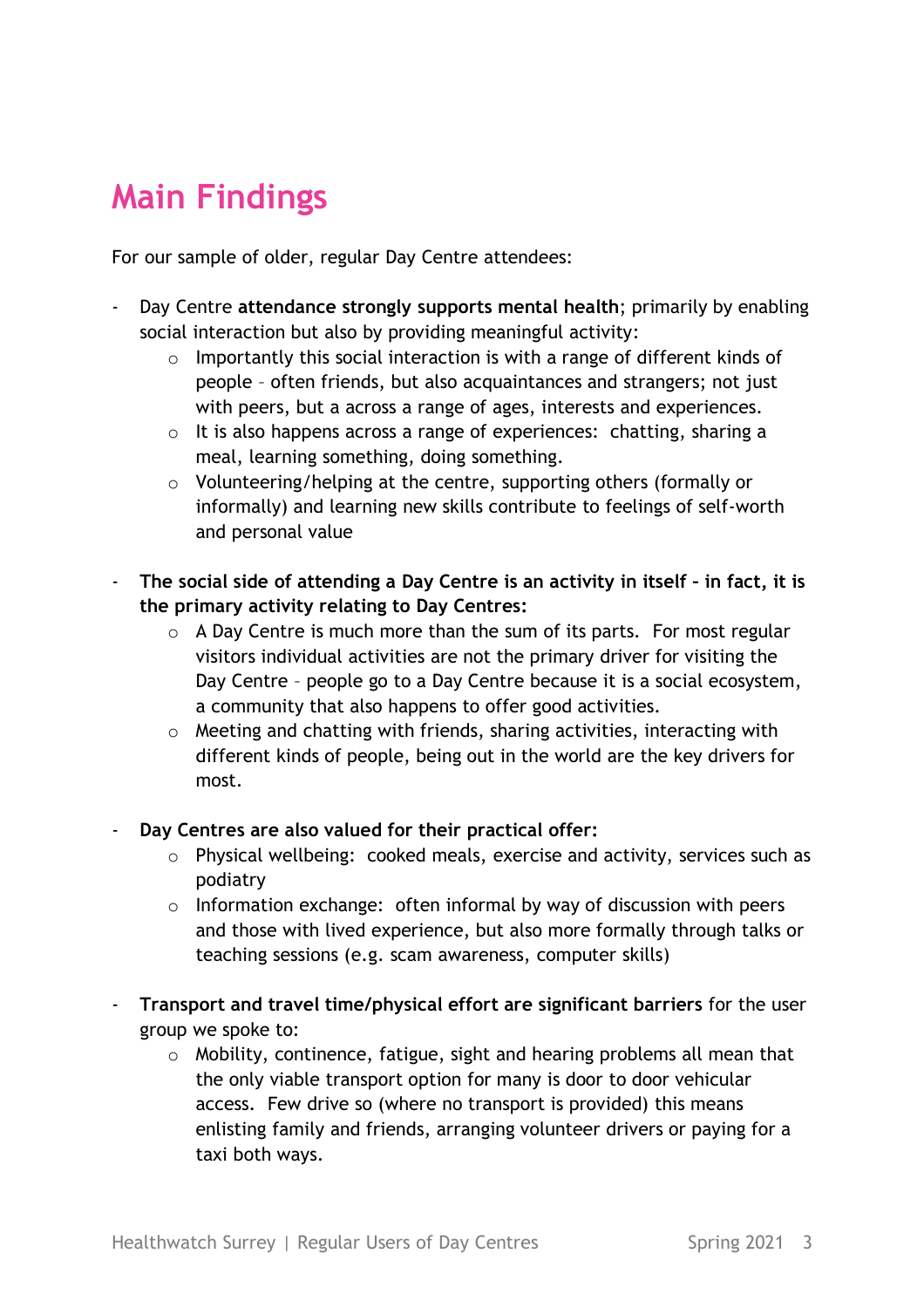- o Even where door to door transport is provided, the time and effort that need to be invested to get to an activity can be very high. A stay of several hours with good social interaction and multiple activities makes the effort worthwhile.
- **For a Day Centre user the "value" of a Day Centre is judged by weighing up the benefits of social interaction and meaningful activities against the difficulty of travelling to and from the centre.**

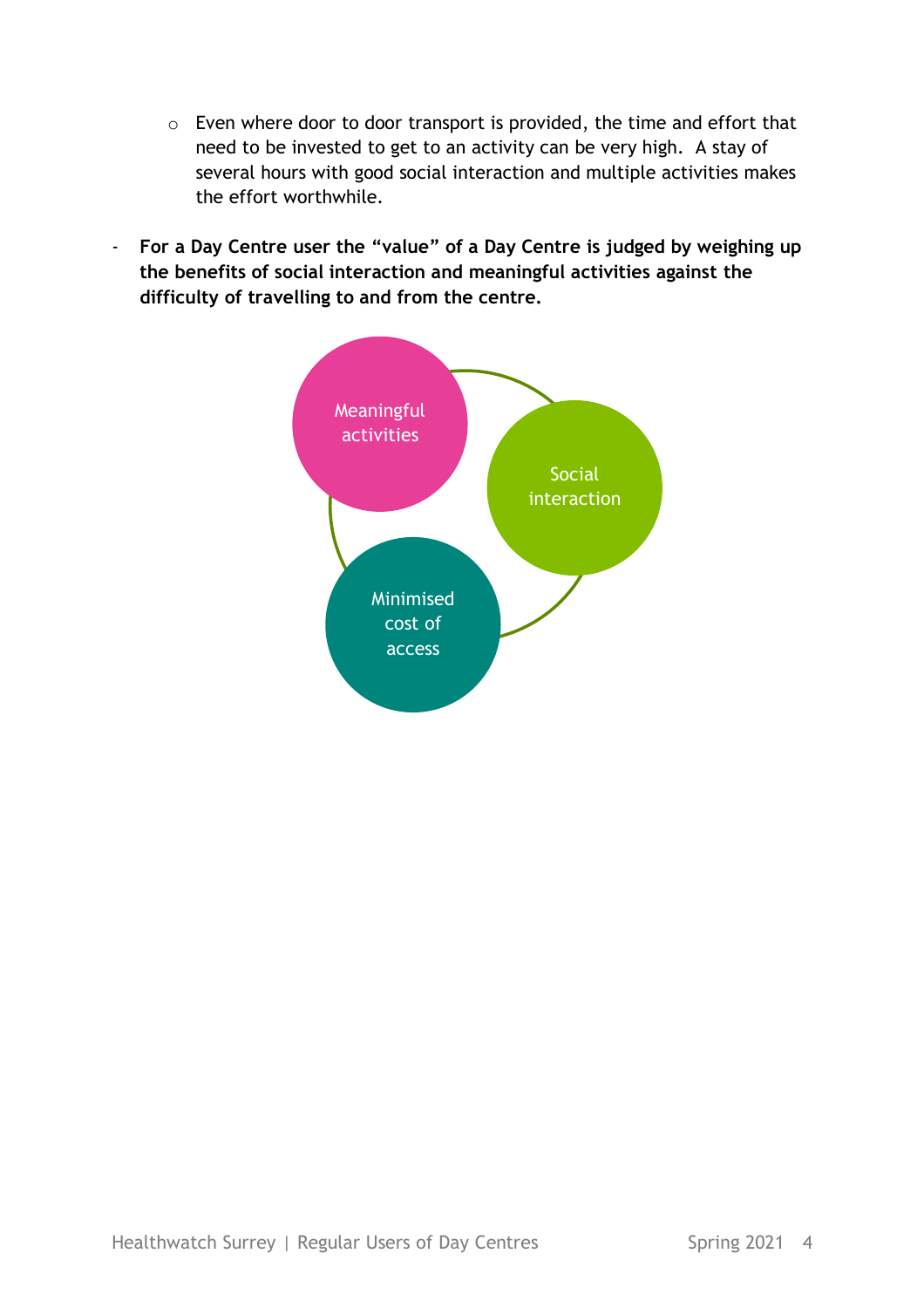## **Survey Details**

#### **Method and Sample**

We undertook 9 individual telephone interviews lasting 45-90 minutes each. Our respondents were provided by managers at three Surrey Day Centres:

- The Clockhouse, Milford
- Westway, Caterham
- Rowleys, Cranleigh

The Day Centre managers recruited the respondents, gaining relevant consents on our behalf. The interviews were carried out by Healthwatch Surrey Volunteers and our Research Officer.

We requested respondents who were:

- Regular attendees at their Day Centre
- Aged 75+
- Mix of male and female
- "Unlikely" or known to be limited/non-users of internet services

#### **About our sample**

- Age range 79-91
- 2 men, 7 women
- All but one had given up driving
	- o While one retained a driving licence he planned to stop driving soon, having had a minor accident recently
- Several had mobility issues
- Several had sensory issues (hearing/sight loss)
- All but two were non-users of the internet
	- $\circ$  Use was limited to internet shopping or emails. One refused to use search tools as a matter of principle ("I don't like how everything is Amazon or Google, I won't use them").
- While a variety of physical conditions were mentioned none were living with Dementia
- All but one lived alone
- Their level of independence varied: one provided childcare for her 4 year old grandchild once a week but another was heavily dependent on her daughter for almost everything and living with mild cognitive impairment. The remainder fell between these extremes.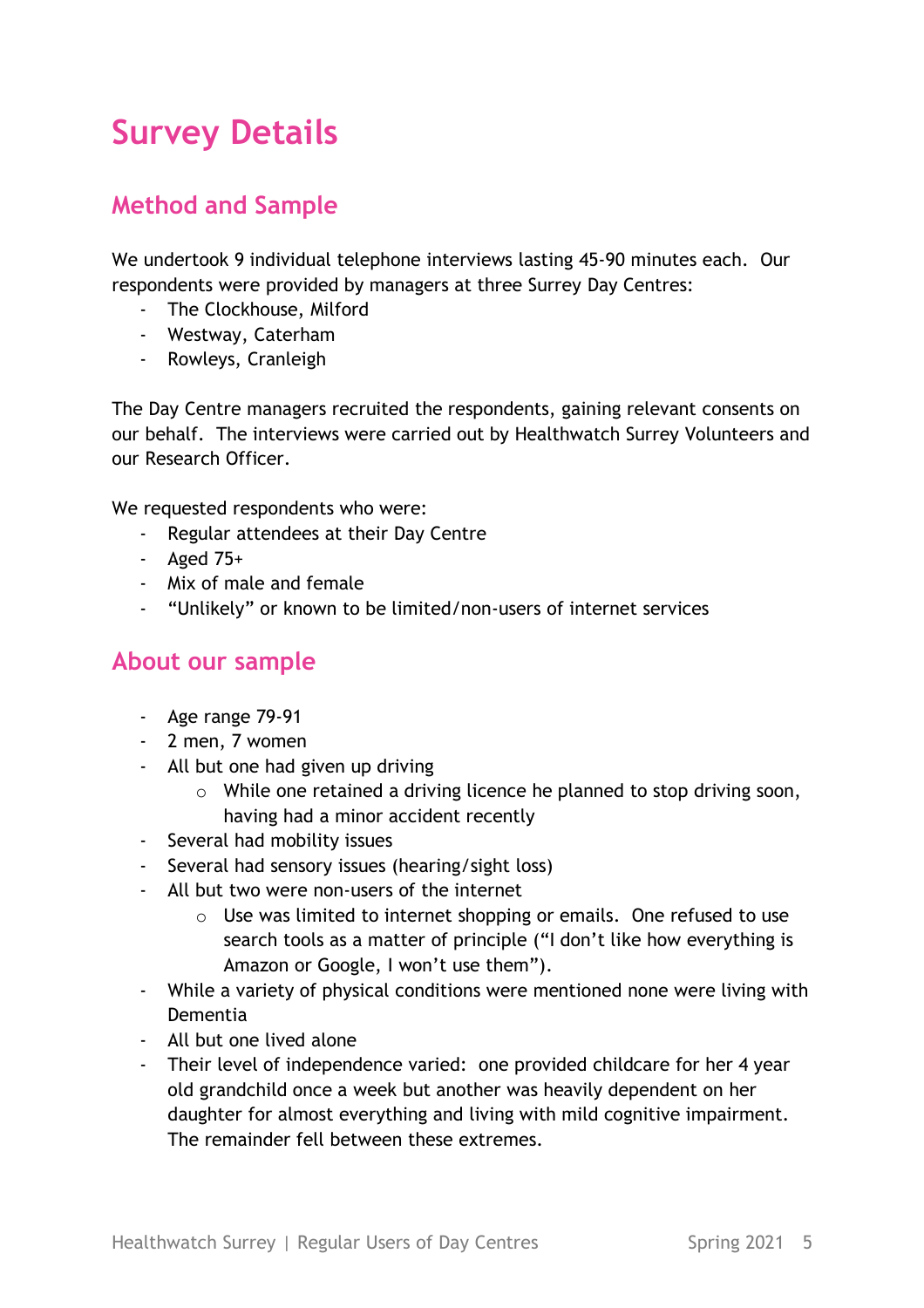## **Main Findings**

#### **When and why did visits start?**

#### *"I moved here to be near my son when my husband died and wanted to make new friends and join a new community"*

All but one of our respondents had been visiting their Day Centre for 10 years or more: the range was 2  $\frac{1}{2}$  years to 40 years. Most had started visiting in their early/mid 70s.

Most explicitly stated they had started visiting for companionship.

*"I lost my husband, and I said…to my son can you take me somewhere, to pull me out of myself, and I love it"*

Several had started as volunteers and one still classified herself as a volunteer at the age of 86.

*"I went as a volunteer, I wanted to do something useful. Over the years I've done everything. But then in 2019 I had a big knee op and now I just go to meet my friends and chat although I'm on the committee".*

Only one or two mentioned an activity as part of the rationale for starting to visit, and always in addition to companionship.

*"After my wife died I started going for company. And I hate cooking so I went for my lunch. They did talk where they showed me how to use a computer, that was very helpful"*

#### **Frequency of visits and main activities**

#### *"I go three times a week. It's like my club"*

All our respondents visited their Day Centre at least once a week, and most were visiting 3+ times a week.

Consistently, our respondents told us their main activity was social interaction. Every respondent cited "see my friends" "companionship" "coffee and a chat" "mixing with other people" as a primary 'activity' in its own right.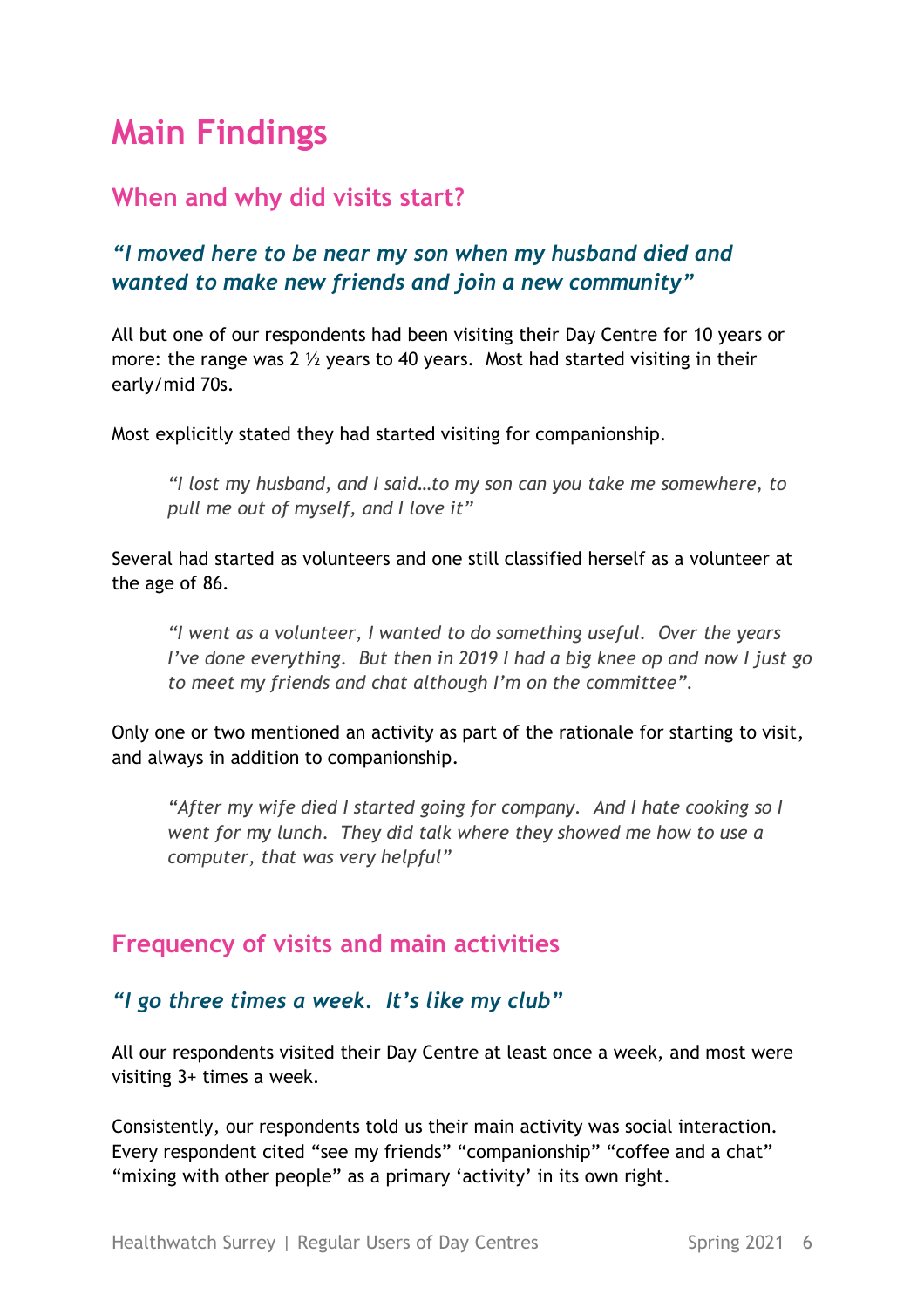They did also take part in specific regular activities such as sewing, having lunch, listening to talks or visiting the hairdresser. However, there was much appreciation of range and the odd surprise – *"the variety of things to do", "whatever's on in the afternoon", "all the different talks"* rather than strong focus on specific individual activities.

#### **Benefits of visiting a Day Centre**

#### *"If I don't go out what's the point of going on?"*

All our respondents expressed benefits relating to mental wellbeing.

Uplifted mood, fun and happiness:

*"all you hear is laughter" "I used to play a lot of tennis, I loved it, and I can't do that any more but they have indoor bowls and I really enjoy doing it" "It's a place full of life and vigour"*

Mental stimulation:

*"using my brain" "learning new things" "meeting people with different experiences and ages"*

Mutual support, empathy:

*"they are like a little family to me" "we talk about the difficulties [of old age] to come and learn from each other"* 

*"we all talk about our aches and pains but at our age those are a big part of our lives and we're all interested in them, nobody else is"*

To a lesser extent we heard about benefits to physical health and levels of activity:

*"I go for a hot lunch, since my wife died. I'm not much on cooking" "I do the keep fit but I'm not a fanatic!" "it gets me out of the house"*

A minority mentioned the value of the centre for signposting or learning:

*"I need to get back there as I have a tablet and I need to work out how to use Zoom"*

*"They have all the information there if you need something. Very helpful"*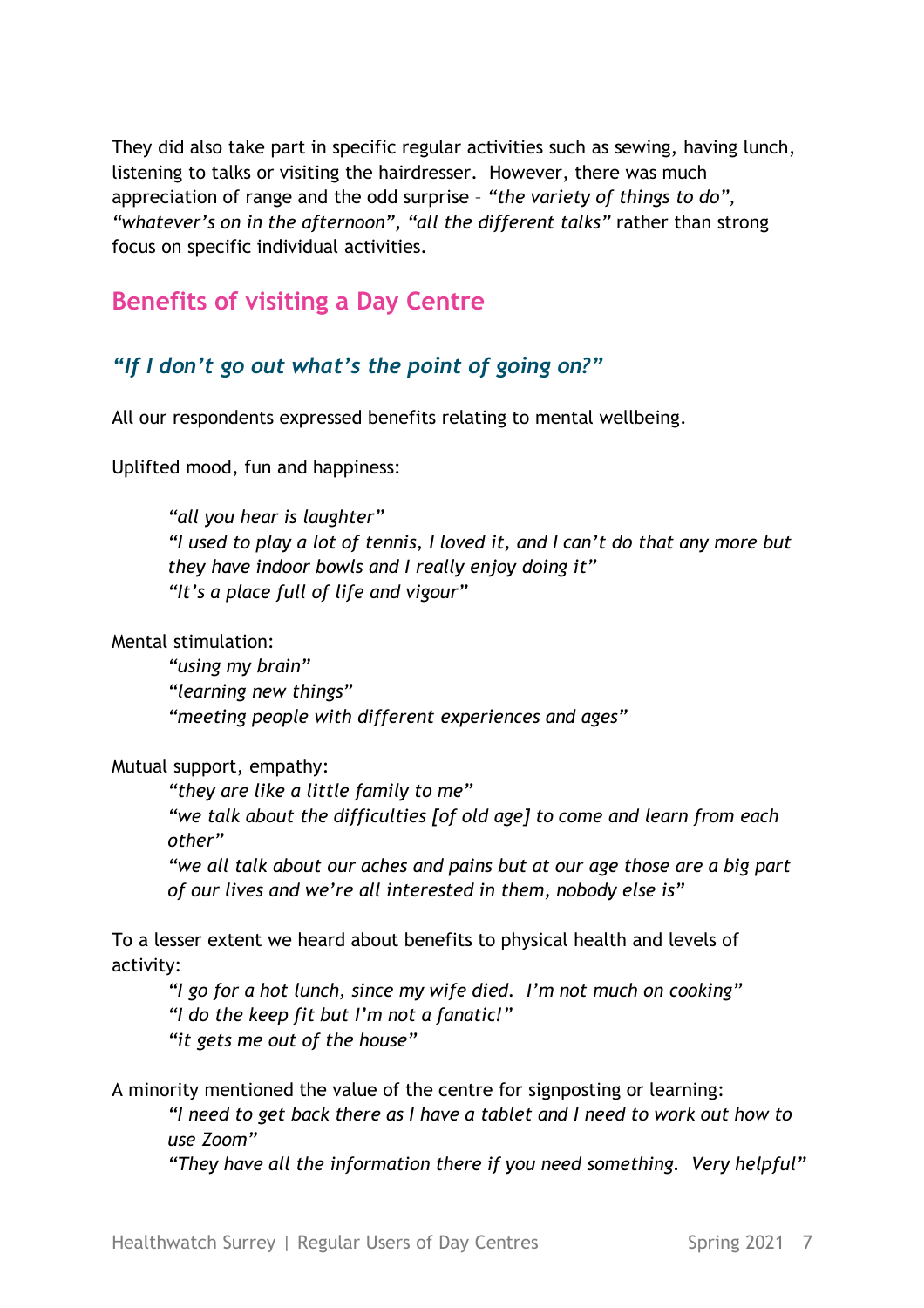Most told us they would be returning to their Day Centre the minute it reopened: *"I'm lost, I'm waiting for it to open…I can't wait to get back there, I've been depressed because of lockdown" "I miss the people and the sense of warmth and community" "you don't realise how much you depend on seeing other people" "I'll be at the front of the queue"*

#### **Finding new activities**

#### *"what people need is a manual or a booklet for when they retire telling them what there is and what they can do"*

Our respondents were not interested in looking for new activities – they were busy with the Day Centre, family (for some), and existing activities such as faith groups. As an exercise we asked them to imagine what they would do if their Day Centre did not reopen after the pandemic. All were horrified at the idea:

*"I can't bear to think of the Day Centre not opening again"*

None of our respondents would use the internet to search for information, or would use social media. Most had no internet access. The two who did have access used it for shopping or emails but not for information searches: one lacked confidence, one was opposed to Google on principle.

None of our respondents were interested in finding new activities.

There was a range of views on how difficult or easy it would be to find replacement activities.

The main sources of information would be:

- Pre-existing knowledge
	- o "*there is the xxx centre in yyyy, I could go there I suppose"*
- Friends and family
	- o "*I have a friend who goes to one in xxx, I could ask her, although it would be hard to get to"*
	- o *"I'd ask my son to find out what is available"*
- Local magazines and print media
- "Organisers" at other activities such as their Church, or fellow attendees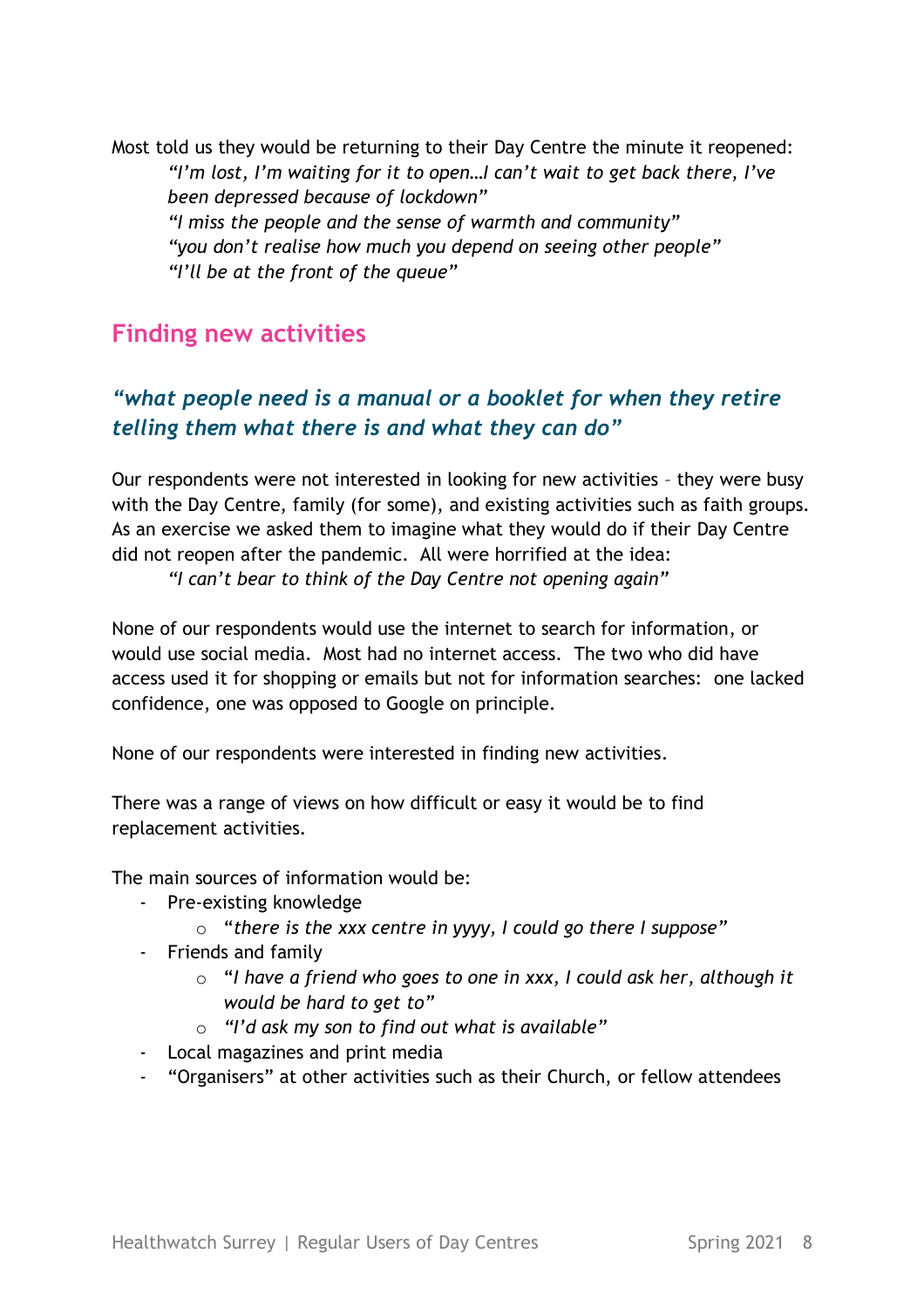#### **What would be important when choosing a new Day Centre or activity?**

#### *"It would all depend on whether my daughter could take me"*

For all our respondents transport/access/proximity were the dealbreaker when considering any activity. None were currently driving, only one owned a car. For the more mobile walking had become their main way of getting around. Many had reduced mobility so accessing public transport was difficult and tiring (and many had stopped using it during the pandemic); taxis are expensive. Some Day Centres offer a free bus pickup and drop-off service, but as one respondent commented these could involve a long, uncomfortable and tiring journey.

*"some of [the people who use the bus] complain because it goes all around the houses before it drops them off"*

## **Conclusions**

For these older, committed, regular visitors, Day Centres play a vital role in preventing social isolation and enhancing mental health.

They also support physical wellbeing and can deliver important signposting to this vulnerable group.

Day Centres deliver these benefits – especially the benefits to mental health – not through individual activities but through their unique combination of three characteristics:

Opportunities to socialise and be part of a community AND Enjoyable, meaningful or valuable activities and services AND "Cost efficient" in terms of effort to access for a group with low transport and physical reserves

When considering Day Centres it is important to recognise that it is the sum of these three parts that delivers for this user group.